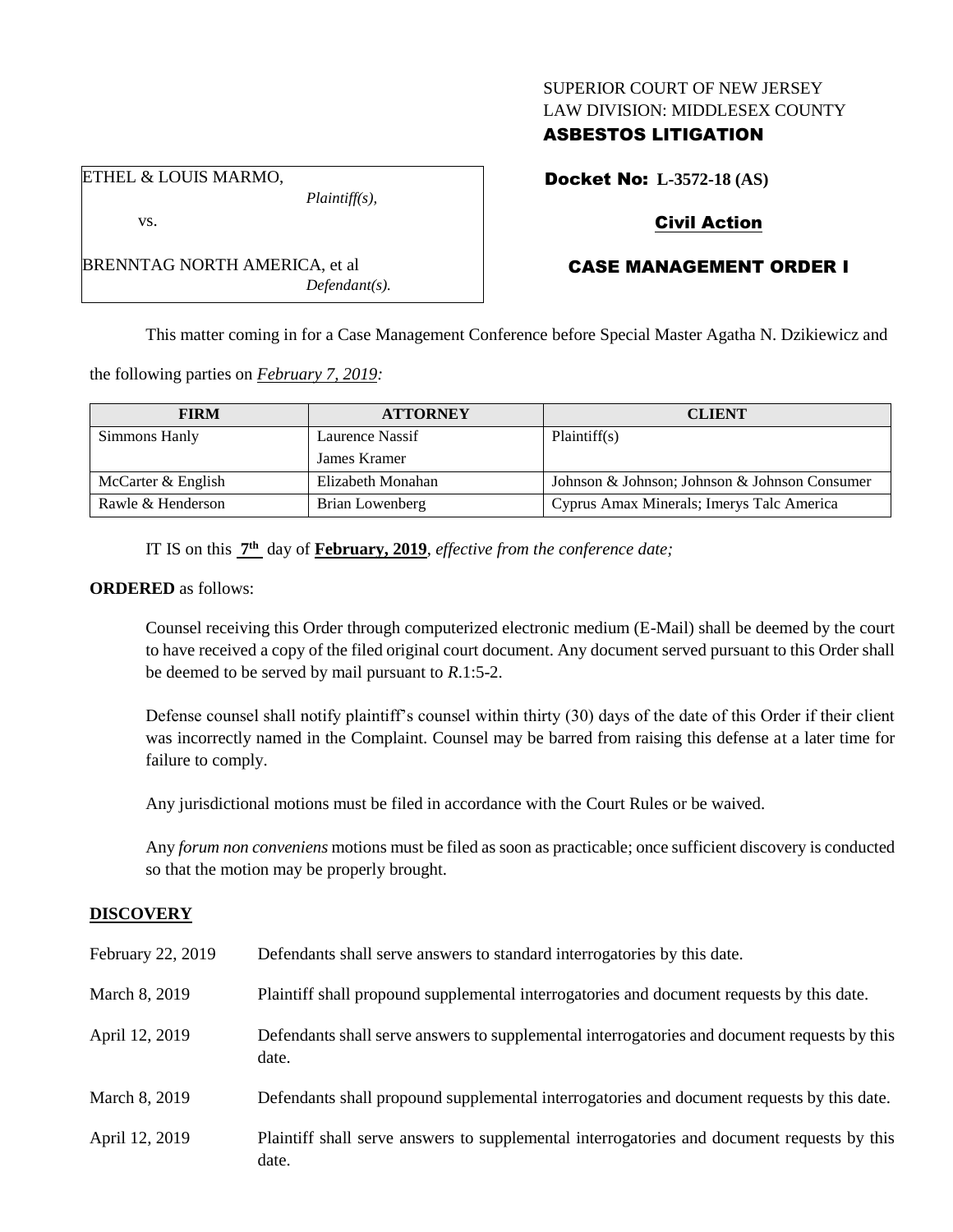- July 31, 2019 Fact discovery, including depositions, shall be completed by this date. Plaintiff's counsel shall contact the Special Master within one week of this deadline if all fact discovery is not completed.
- September 30, 2019 Depositions of corporate representatives shall be completed by this date.

## **EARLY SETTLEMENT**

December 30, 2019 Settlement demands shall be served on all counsel and the Special Master by this date.

## **MEDICAL EXPERT REPORT**

October 18, 2019 Plaintiff shall serve medical expert reports by this date. October 18, 2019 Upon request by defense counsel, plaintiff is to arrange for the transfer of pathology specimens and x-rays, if any, by this date. January 31, 2020 Defendants shall identify its medical experts and serve medical reports, if any, by this date. In addition, defendants shall notify plaintiff's counsel (as well as all counsel of record) of a joinder in an expert medical defense by this date.

# **LIABILITY EXPERT REPORTS**

- October 18, 2019 Plaintiff shall identify its liability experts and serve liability expert reports by this date or waive any opportunity to rely on liability expert testimony.
- January 31, 2020 Defendants shall identify its liability experts and serve liability expert reports, if any, by this date or waive any opportunity to rely on liability expert testimony.

### **SUMMARY JUDGMENT MOTION PRACTICE**

- November 8, 2019 Plaintiff's counsel shall advise, in writing, of intent not to oppose motions by this date.
- November 22, 2019 Summary judgment motions shall be filed no later than this date.
- December 20, 2019 Last return date for summary judgment motions.

### **ECONOMIST EXPERT REPORTS**

- October 18, 2019 Plaintiff shall identify its expert economists and serve expert economist report(s), if any, by this date or waive any opportunity to rely on economic expert testimony.
- January 31, 2020 Defendants shall identify its expert economists and serve expert economist report(s), if any, by this date or waive any opportunity to rely on economic expert testimony.

### **EXPERT DEPOSITIONS**

February 28, 2020 Expert depositions shall be completed by this date. To the extent that plaintiff and defendant generic experts have been deposed before, the parties seeking that deposition in this case must file an application before the Special Master and demonstrate the necessity for that deposition. To the extent possible, documents requested in a deposition notice directed to an expert shall

 $\_$  ,  $\_$  ,  $\_$  ,  $\_$  ,  $\_$  ,  $\_$  ,  $\_$  ,  $\_$  ,  $\_$  ,  $\_$  ,  $\_$  ,  $\_$  ,  $\_$  ,  $\_$  ,  $\_$  ,  $\_$  ,  $\_$  ,  $\_$  ,  $\_$  ,  $\_$  ,  $\_$  ,  $\_$  ,  $\_$  ,  $\_$  ,  $\_$  ,  $\_$  ,  $\_$  ,  $\_$  ,  $\_$  ,  $\_$  ,  $\_$  ,  $\_$  ,  $\_$  ,  $\_$  ,  $\_$  ,  $\_$  ,  $\_$  ,